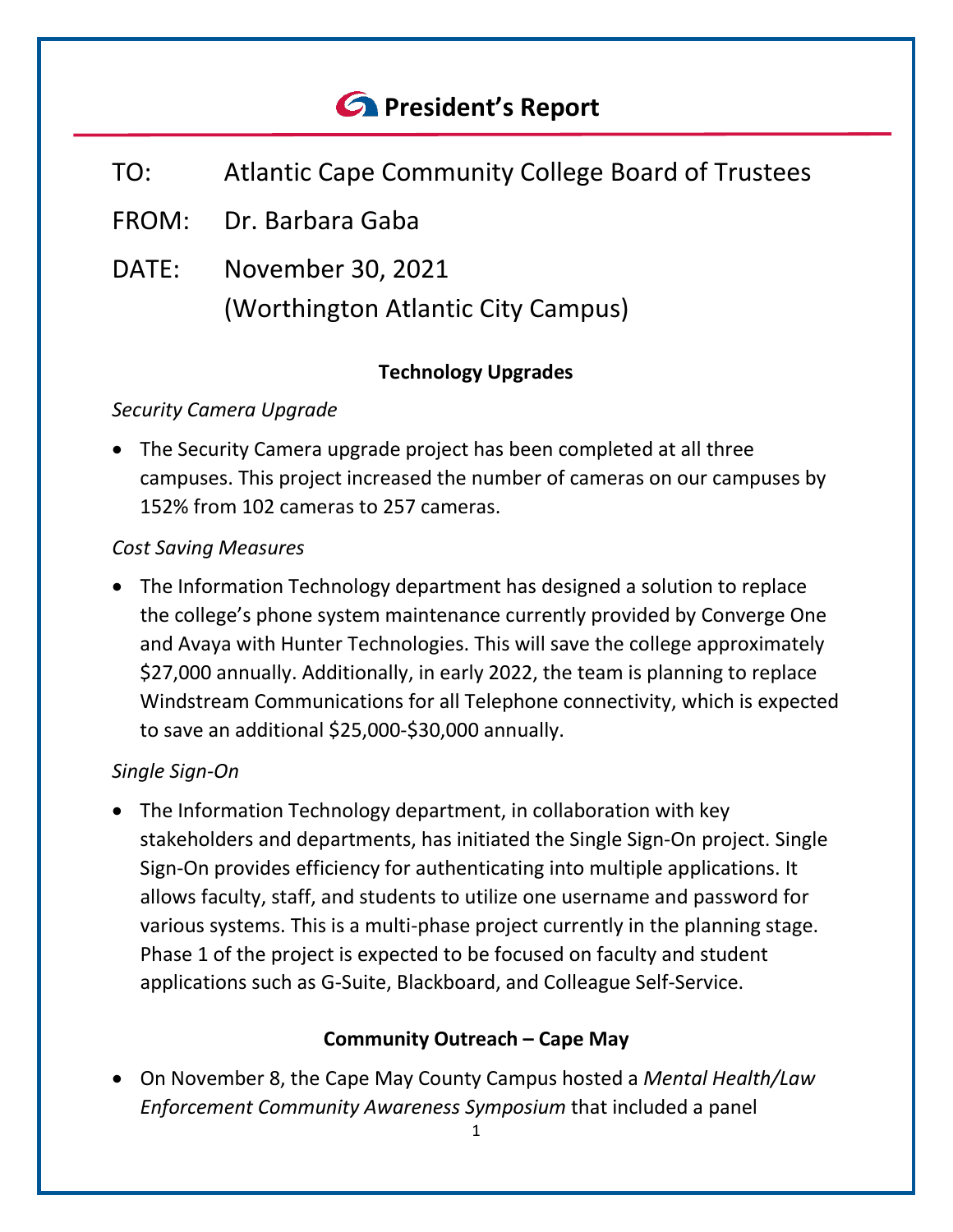presentation/discussion with representatives from the Prosecutor's Offices from Atlantic and Cape May Counties, the Arc Offices of both counties, the Middle Township police, and representatives from several mental health providers. The discussion covered the ways law enforcement is training their personnel on how to deal with people that have disabilities and mental illnesses when they are called to an incident.

## **Community Outreach – Atlantic City**

- The Worthington Atlantic City Campus hosted several community outreach events this month, including:
	- o *Thanksgiving Luncheon on November 19th at Center City Park in Atlantic City*. Atlantic Cape and Angels in Motion provided a hot meal, blessing bags, COVID-19 vaccines, and resources to the less fortunate community in Atlantic City. This initiative was in partnership with our Academy of Culinary Arts and the Culinary Student Association. This event received TV coverage from NBC10.
	- o *Thanksgiving Dinner in a Box Distribution on November 20th at the Worthington Atlantic City Campus.* The College, in partnership with the Fellowship of Churches, hosted a food distribution for the community to include free turkeys and meal kit boxes, as well as COVID-19 vaccination information and appointments.
	- o *Harvest Men's Health Fair on November 23rd at the Worthington Atlantic City Campus Cafeteria*. Atlantic Cape hosted WellCare of New Jersey's fall event, which will include free health screenings, community resources, and food giveaways. This is open to students and staff.

# **Student Support – Food Insecurity Initiatives**

• The **Mays Landing Campus** hosted a Drive-Through Turkey Giveaway for our students on Tuesday, November 16<sup>th</sup>. Fifty turkeys, along with ingredients for Thanksgiving side dishes, were distributed. The turkeys, along with 26 gift cards to local grocery stores, were donated by the Community Food Bank of New Jersey. The Atlantic Cape Community College Education Association (ACCCEA) purchased \$2,000 in groceries to provide the side dishes for this event. In total, 76 students were assisted.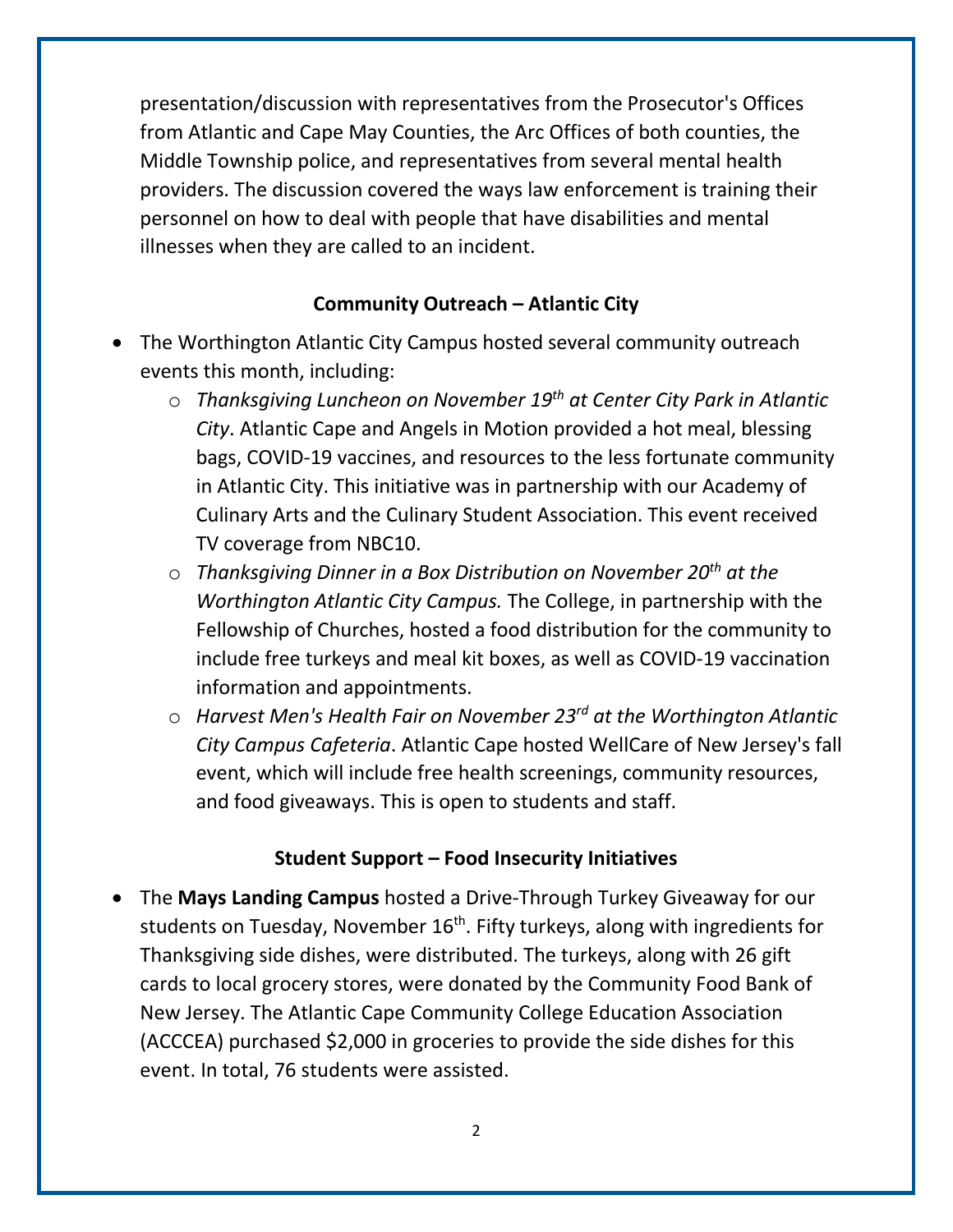• The **Cape May County Campus** hosted a free turkey giveaway with side dishes for students in need on November 22, 2021. In addition to a donation of turkeys by the Community Food Bank of New Jersey, Kim Stowell, Cape May County Campus Operations Manager, arranged for Kara Catering (the campus' food service provider) to donate the turkeys and side dishes, making them complete Thanksgiving meals for our students.

#### **Student Support - Technology**

• The Student Laptop Loaner program is continuing to distribute laptops to students. As of November  $2^{nd}$ , approximately 1,450 laptops have been distributed to students and is expected to continue at a consistent rate over the Fall semester and into the Spring semester.

#### **Community Engagement – On Campus**

• Dr. Gaba is hosting *Coffee with the President* on all three campuses this semester to engage faculty and staff in conversation, as well as *Pizza with the President* to give students an opportunity to personally meet with the President. The Coffee and Pizza events at the Worthington Atlantic City Campus were held on November 18, the sessions at the Mays Landing Campus will be held on December 2, and the sessions at the Cape May County Campus will be held on December 8.

#### **Atlantic Cape Foundation**

- The Women of Wonder Luncheon was held at the Flanders Hotel in Ocean City on November 10, 2021. This year marked ten years that the Women of Wonder League has raised scholarship funds for Cape May County at-risk students attending Atlantic Cape. Since 2018, the Atlantic Cape Foundation has co-sponsored this event with the Cape May County Women's Commission.
- We hosted 220 people, raised over \$17K, and honored three outstanding Cape May County women: Michele Gillian, Executive Director of the Ocean City Regional Chamber of Commerce; Chase Jackson, Executive Director of the Ocean City Arts Center; and Marilyn Miller, Director of the Samuel De Vico Senior Center in Middle Township. We also paid tribute to Veteran Doris "Doie" Barnes, a 100-year-old retired Marine Sgt. Stories about the event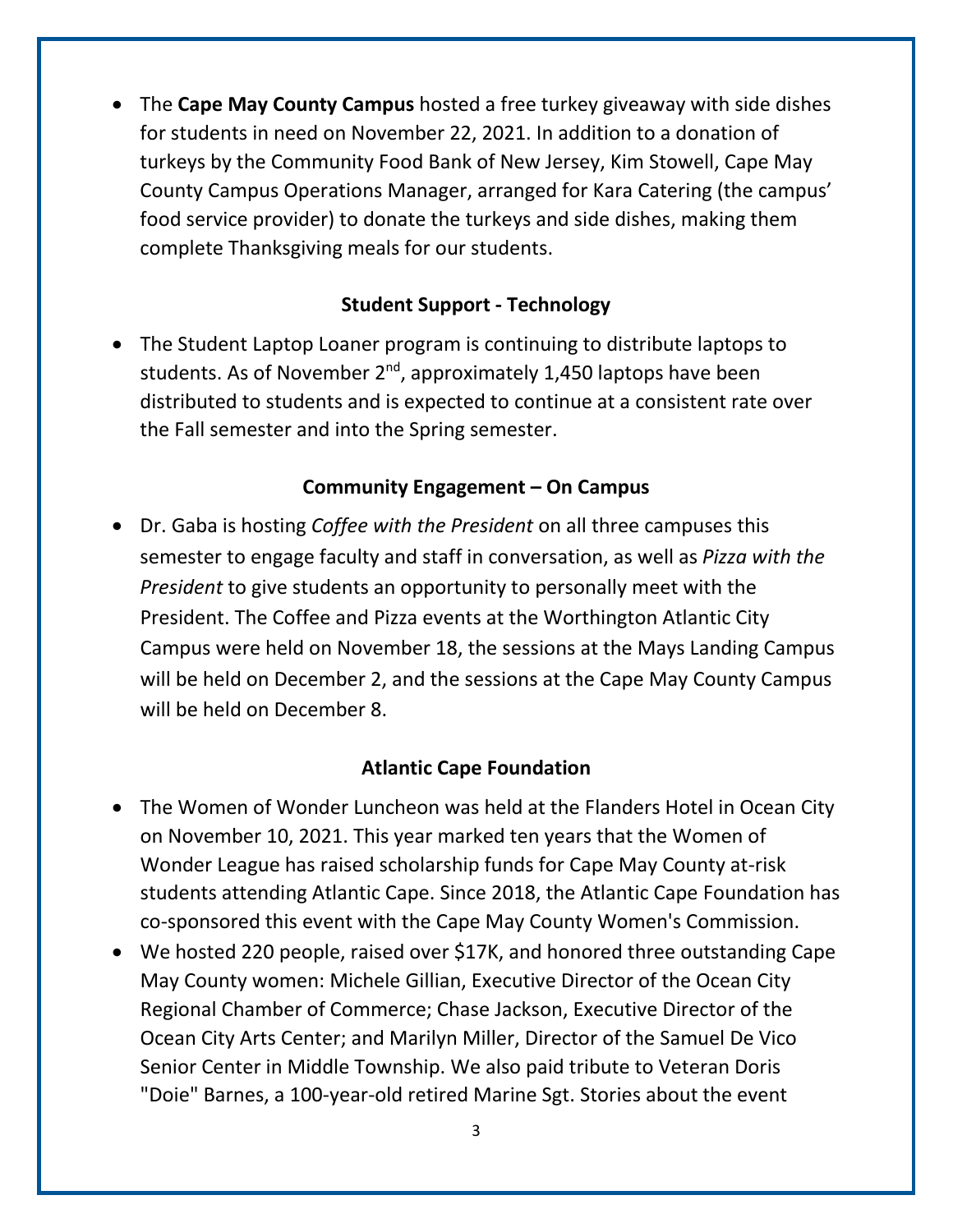appeared in the *Press of Atlantic City*, the *Cape May County Herald*, *OCNJ*, and the *Ocean City Sentinel*.

# **Athletics**

## *Archery 2021 Eastern Seaboard Championships*

• The archery team hosted the 2021 Eastern Seaboard Championships November 13-14. The two-day event was attended by over 100 archers, including archers from Rowan University and the University of Delaware. The Atlantic Cape team performed very well, winning every collegiate division, except one, and the team was features on ABC News.

## *Archery Matthew Byrnes*

- Matthew Byrnes competed in the Eastern Regional Collegiate Championships in April, scoring 695 out of a possible 720 points at the regional tournament at James Madison University in Harrisonburg, Virginia. His score broke the male national collegiate compound record for USA Archery.
- The performance also earned him a spot on the all-Eastern Regional team and qualified him for the U.S. Collegiate National Championships in May. He finished sixth at the national tournament, earning All-American status.
- Byrnes applied for the record after the tournament, but due to COVID-19 related delays, he didn't receive the official news until last month.

# *Women's Volleyball*

- Atlantic Cape's Women Volleyball team had a very successful 2021 season, proceeding all the way to the NJCAA Region 19 Division III championships on October 30th in the No. 4 spot before losing to No. 1 seed Raritan Valley Community College. The team ended the regular season with a 10-6 record, which included a 9-win streak during which they won against Rowan College of South Jersey-Gloucester, the #8 ranked team in the nation. They then won their Region 19 Tournament game against Union County College before competing in the NJCAA Region 19 Division III championships.
- Congratulations to Isabelle Felix and Angelina Cox for receiving 2nd Team ALL-Region honors for Women's Volleyball.